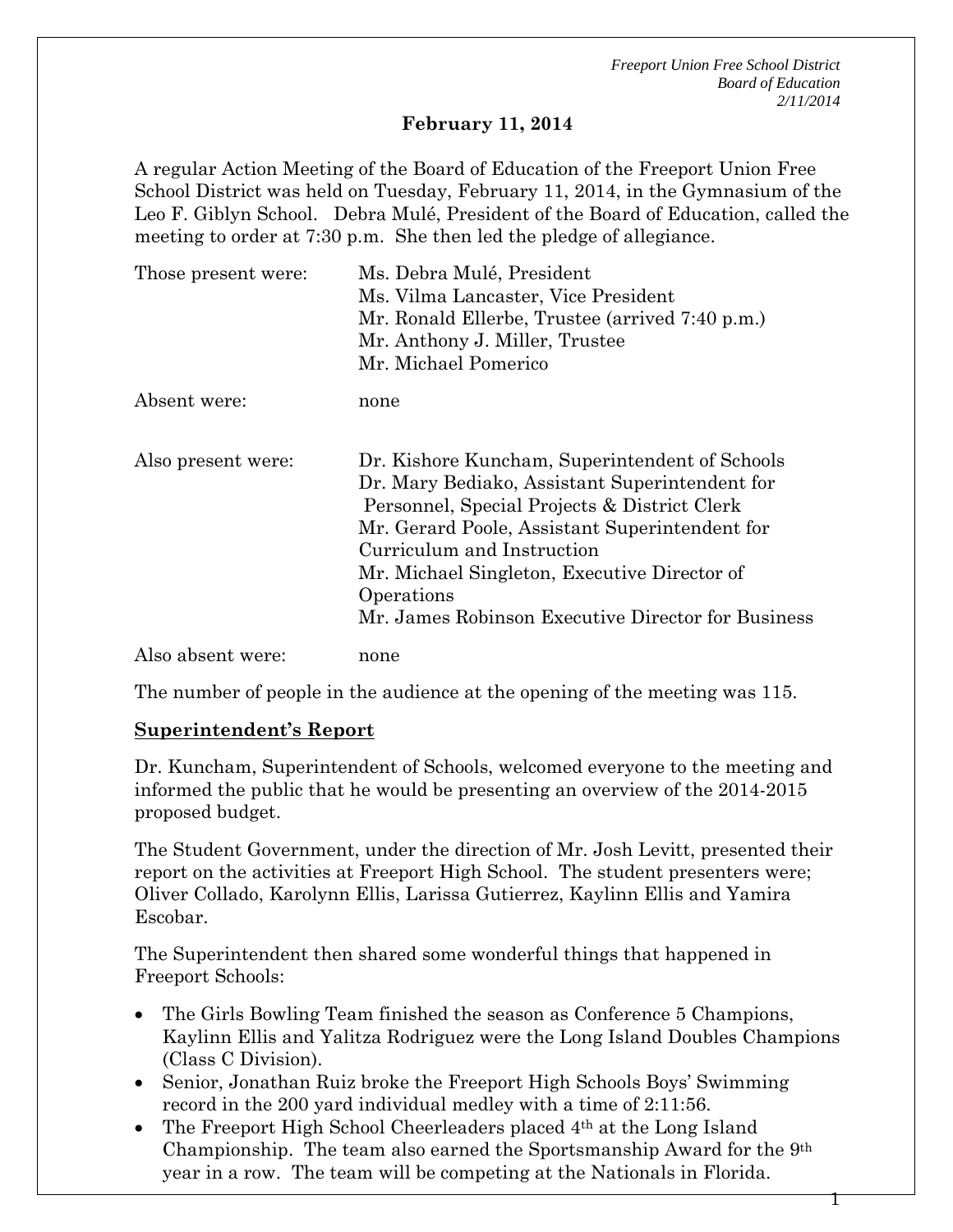Superintendent Kuncham then introduced Mrs. Amanda Muldowney, Principal of Leo F. Giblyn School. Mrs. Muldowney introduced the 2nd Grade students. The children presented a song dedicated to Nelson Mandela and the theme of the song was "What Makes Freeport Beautiful". The presentation was enjoyed by all.

A short break was taken at 7:55 p.m. The meeting was called back to order at 8:00 p.m.

A Long Range Planning Study was presented to the Board and public by Ms. Joan Towney from Western Suffolk BOCES. She stressed the fact that while most are experiencing enrollment decreases; Freeport's enrollment has been increasing, and is projected to increase through the year 2023. Ms. Towney presented a power point Long Range Study. (as attached)

Mr. James Robinson, Executive Director for Business, gave a power point presentation to give everyone a historical perspective and an overview of District needs. (as attached)

Mr. Gerard Poole, Assistant Superintendent for Curriculum and Instruction, spoke about the Common Core requirements and how the decrease in State Aid affects all the mandated programs.

Dr. Kuncham said there will be a 3<sup>rd</sup> proposition on the ballot to use \$1.2 million for Capital Projects at no additional cost to taxpayers.

## **Questions from the Public**

The public was given the opportunity to address the Board of Education. Each speaker was allowed to address the Board for four minutes on the Agenda only. The Board and administration addressed the comments from the public.

#### **Items for Action**

On a motion by Mr. Pomerico and a second by Mr. Ellerbe the following items were approved on a Consent Agenda. The vote was unanimous, Ellerbe, Lancaster, Miller, Mulé and Pomerico.

#### **Acceptance of the Minutes**

**BE IT RESOLVED** that the Board of Education of the Freeport Union Free School District hereby accepts the minutes of the following meetings as written:. February 4, 2014

#### **CSE/CPSE Minutes**

**BE IT RESOLVED,** that the Board of Education of the Freeport Union Free School District hereby accepts the minutes of the meetings of the Committees on Special Education and Preschool Special Education for the following dates:

December 16, 19, 2013; January 8, 14, 16, 23, 24, 30, 2014.

## **Other Items for Action**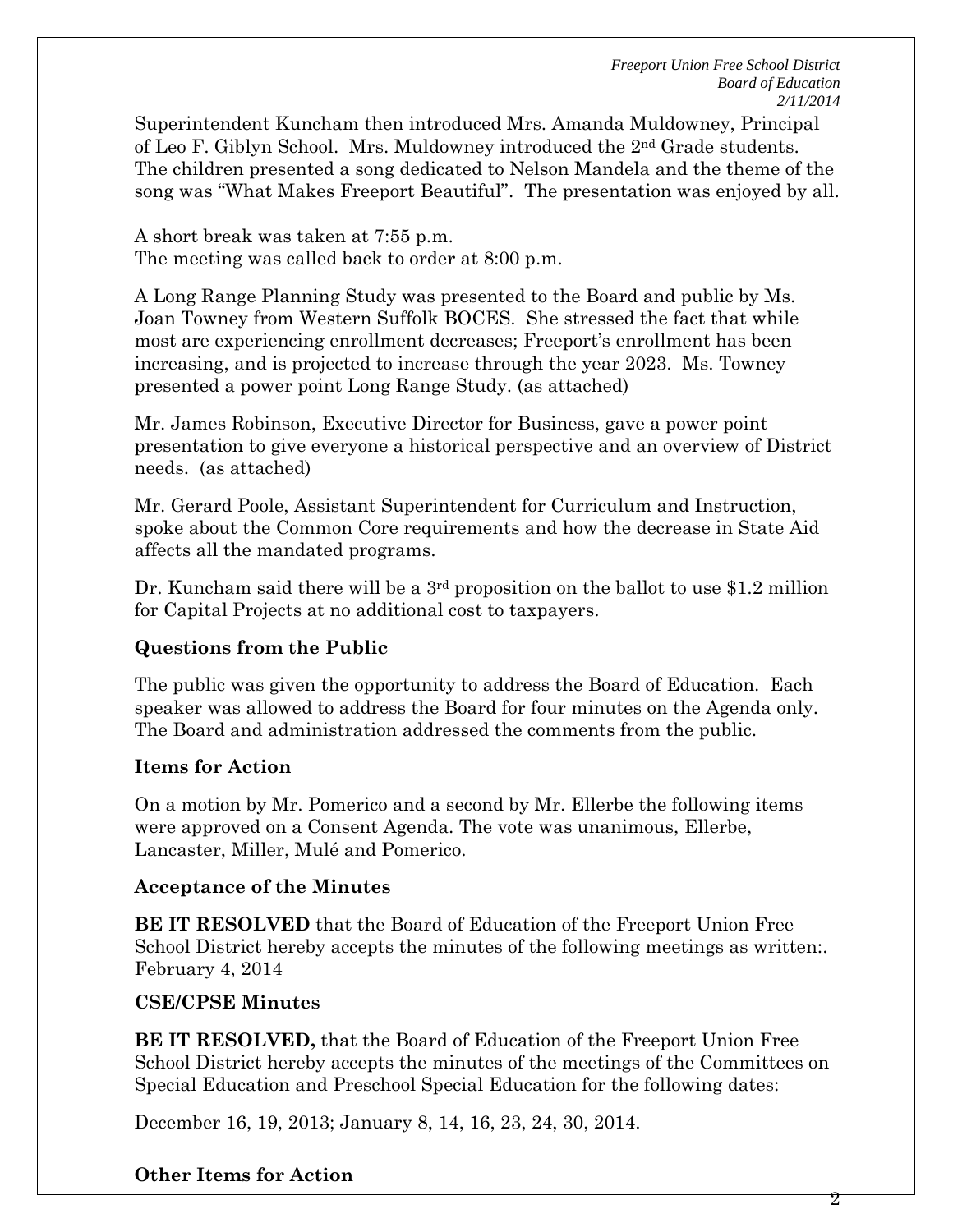On a motion by Mr. Ellerbe and a second by Ms. Lancaster the following item was approved:

## **Granting of Tenure**

**BE IT RESOLVED,** that the Board of Education of the Freeport Union Free School District hereby grants tenure status to the following individual(s):

## **Granting of Tenure**

**BE IT RESOLVED,** that the Board of Education of the Freeport Union Free School District hereby grants tenure status to the following individual(s):

| Teacher(s)                 |                |             |                    |  |
|----------------------------|----------------|-------------|--------------------|--|
| <b>NAME</b>                | <b>SCHOOL</b>  | TENURE AREA | <b>TENURE DATE</b> |  |
| <b>Brooke</b>              | Archer/Bayview | Physical    | March 13, 2014     |  |
| McKenna                    |                | Education   |                    |  |
| <b>Teaching Assistants</b> |                |             |                    |  |
| <b>NAME</b>                | <b>SCHOOL</b>  | TENURE AREA | <b>TENURE DATE</b> |  |
| Taisha Jackson             | <b>FHS</b>     | Teaching    | March 27, 2014     |  |
|                            |                | Assistant   |                    |  |

The vote was unanimous, Ellerbe, Lancaster, Miller, Mulé and Pomerico.

On a motion by Ms. Lancaster and a second by Mr. Miller the following item was approved:

## **Appointment of Administrative Staff**

**BE IT RESOLVED** that the Board of Education of the Freeport Union Free School District, upon the recommendation of the Superintendent, hereby appoints **Beth Rella** to the position of Assistant Business Administrator (replacing Rong Miao, resigned), as a probationary employee effective February 24, 2014 through February 23, 2017. The tenure area in which **Beth Rella** shall serve is "Assistant Business Administrator", a district wide tenure area. Compensation will be \$97,000.

The vote was unanimous, Ellerbe, Lancaster, Miller, Mulé and Pomerico.

On a motion by Mr. Miller and a second by Mr. Pomerico the following item was approved:

## **Setting of Guidelines and Fee Structure for Community Use of the Turf Field**

**BE IT RESOLVED**, that the Board of Education of the Freeport Union Free School District hereby approves the following guidelines and fee structures for the use of the Turf Field at Freeport High School: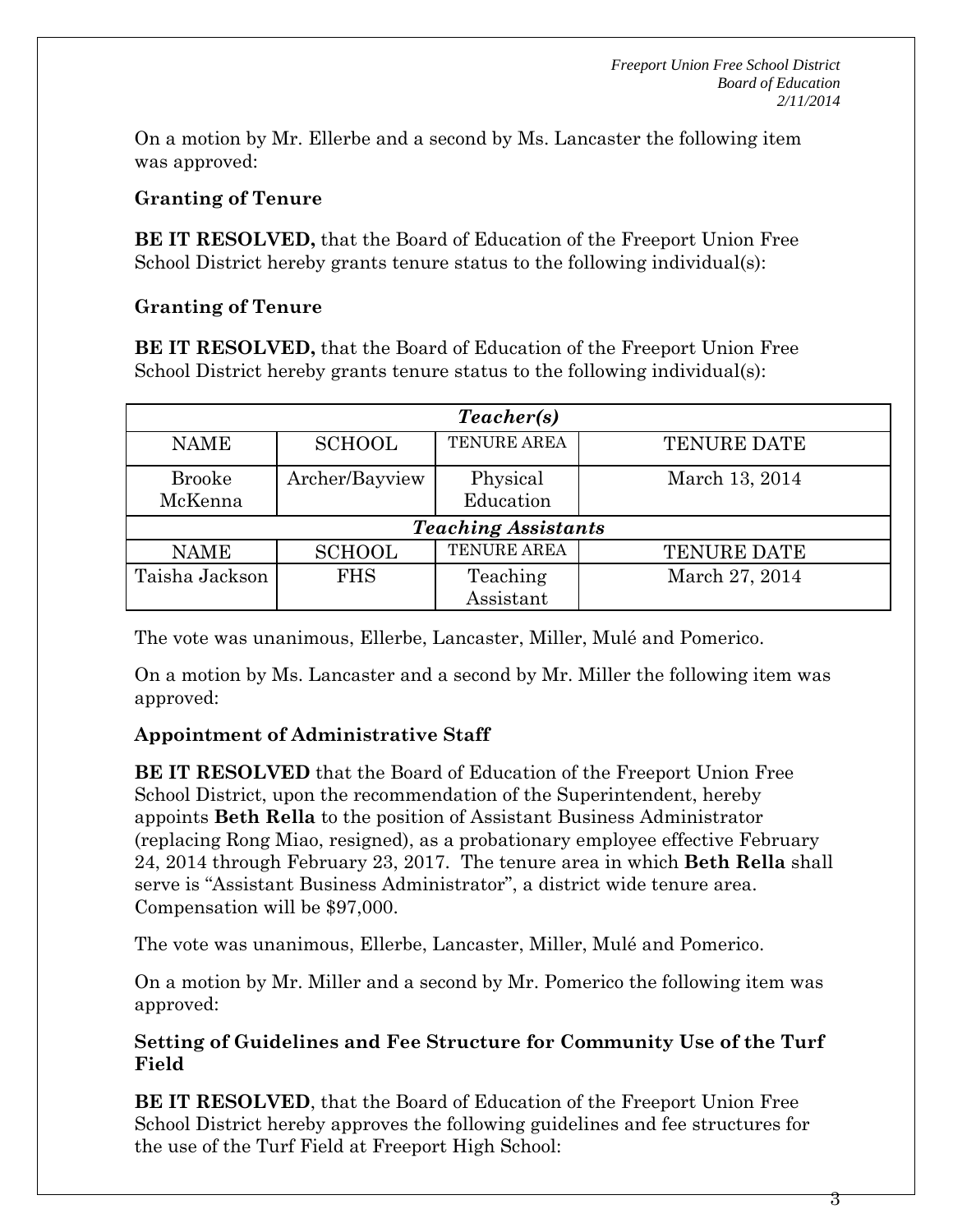One hundred dollars (\$100) per hour (minimum of 3 hours) for In-District, community based not-for-profit organizations; Two hundred dollars (\$200) per hour (minimum of 3 hours) for outside not-for-profit groups; outside "for profit" organizations will be handled on a case by case basis; No activities will be permitted after dark; and no Winter use.

**BE IT FURTHER RESOLVED**, that these rates will apply for use of the turf field only. All other fees for building use, custodial, security, etc., would be additional and based on need.

The vote was unanimous, Ellerbe, Lancaster, Miller, Mulé and Pomerico.

On a motion by Mr. Pomerico and a second by Ms. Lancaster the following item was approved:

# **Acceptance of Scholarship**

**BE IT RESOLVED**, that the Board of Education of the Freeport Union Free School District hereby accepts with great gratitude, a scholarship to be known as the "Unsung Hero Award". This scholarship will be in the amount of \$250 and will be awarded to a graduating senior.

The recipient of this scholarship will have experienced struggles personal and/or academic throughout their schooling, have shown improvement in academics in spite of their struggles and exhibited a growth in character to succeed against the odds.

This scholarship is made possible by Sonia Dixon and family.

The vote was unanimous, Ellerbe, Lancaster, Miller, Mulé and Pomerico.

# **Questions from the Public**

The public was given the opportunity to address the Board of Education. Each speaker was allowed to address the Board for four minutes on any topic.

# **Executive Session**

At 9:55 p.m. Mr. Miller moved to adjourn to executive session for one matter of negotiations and one matter of personnel.

The motion was seconded by Mr. Pomerico and passed unanimously.

The vote was unanimous, Ellerbe, Lancaster, Miller, Mulé and Pomerico.

At 11:29 p.m., on a motion by Mr. Miller and a second by Ms. Lancaster the Board returned to open session. The motion carried unanimously.

The vote was unanimous, Ellerbe, Lancaster, Miller, Mulé and Pomerico.

# A**djournment**

At 11:30 p.m., with no other business, on a motion by Mr. Miller and seconded by Ms. Lancaster, the Board adjourned the meeting. The motion carried**.** 

4